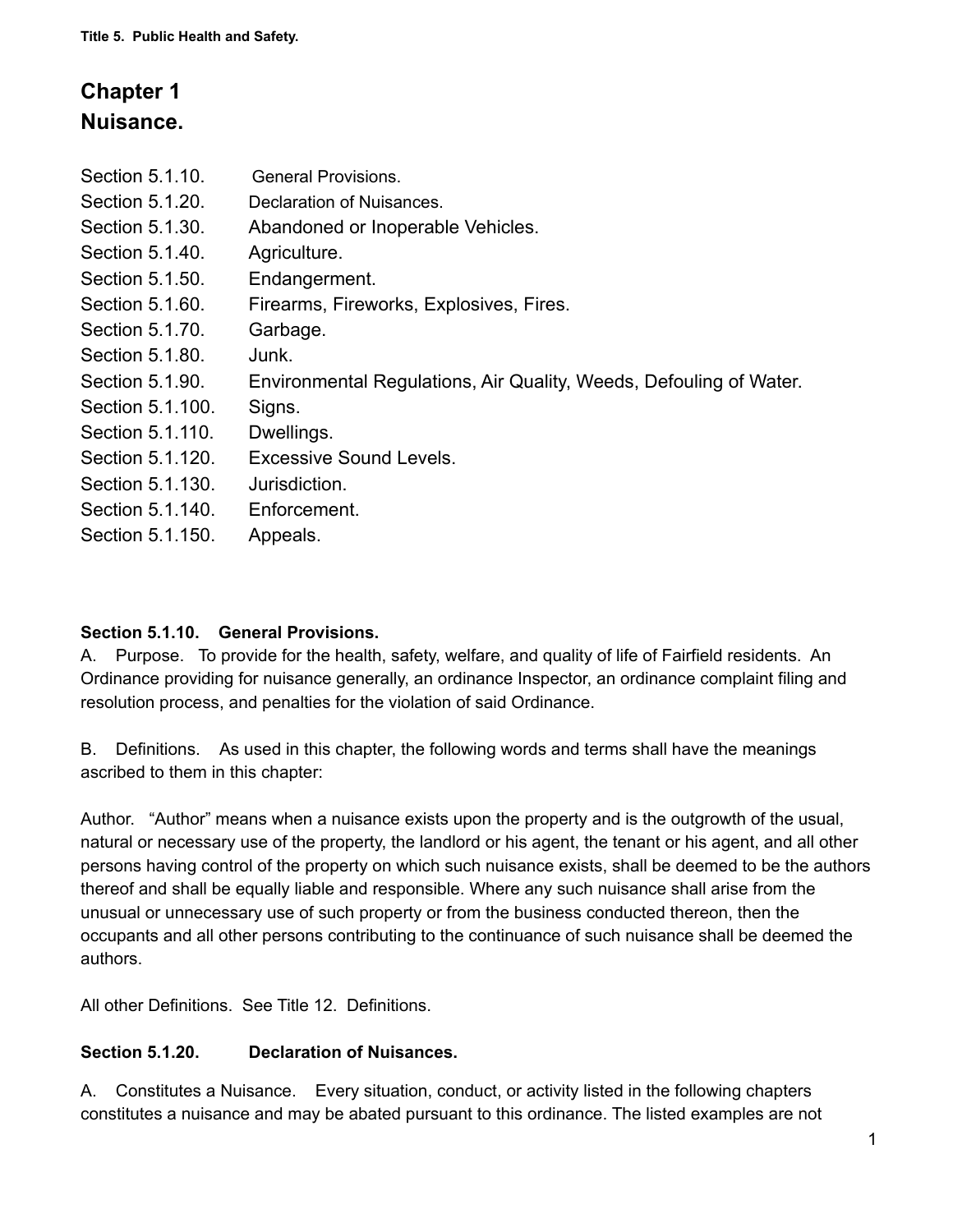exhaustive; a situation, conduct, or activity not listed below, but coming within one of the general definitions of nuisance listed above, shall also constitute a nuisance.

B. Protection of Health and Life. It is unlawful for any person, corporation, partnership or legal entity owning or occupying real property in the Town to annoy, injure, or endanger the comfort, repose, health, or safety of the public, or unlawfully interferes with, obstructs, or tends to obstruct or render dangerous for any passage, stream, canal, or basin, or any public park, square, street or highway, or in any way renders residents insecure in life or the use of their property.

# **Section 5.1.30. Abandoned or Inoperable Vehicles.**

A. Accumulation of Vehicles. It is unlawful for any person, corporation, partnership or legal entity within the Town to allow the accumulation of a maximum of four (4)-abandoned or inoperable vehicles within the Town to be kept or stored outside of a closed structure or opaque fencing that is enclosed on all four (4) sides, for a period of more than thirty (30) continuous days. No inoperable motor vehicle shall be kept closer than one hundred (100) feet alongside or on any public right of way.

B. Mobile Homes, Campers or Trailers. Mobile homes/campers/trailers in such a condition as to be deemed abandoned or in a condition of deterioration or disrepair, including, but not limited to the following, are prohibited:

- 1. Any mobile home, camper, or trailer which is unfit for human habitation, or which is an unreasonable hazard to the health of the people residing in the vicinity thereof, or which presents an unreasonable fire hazard in the vicinity where it is located; or
- 2. Any mobile home, camper or trailer which is partially destroyed, or where the condition of the mobile home does not meet the requirements for finished building or structures as required by applicable Town ordinances or building codes; or
- 3. Any mobile home, camper or trailer that violates any building, electrical, plumbing, fire, a housing, or any other applicable ordinances.

# **Section 5.1.40. Agriculture.**

A. Sound Practices. Any agricultural practices or operations that were in operation at the time of the incorporation of Fairfield shall be considered a sound practice..

B. Prohibited Operations. The raising of any fur bearing animals, including mink, rabbit, fox and beaver for commercial use in any way is prohibited.

# **See zoning for other prohibited operations.**

C. Prohibited Animals. Prohibited Animals are any animal which violates the provisions of this chapter as defined or the chapter on Nuisance Generally and:

1. Causes damage to the property of anyone other than its owner;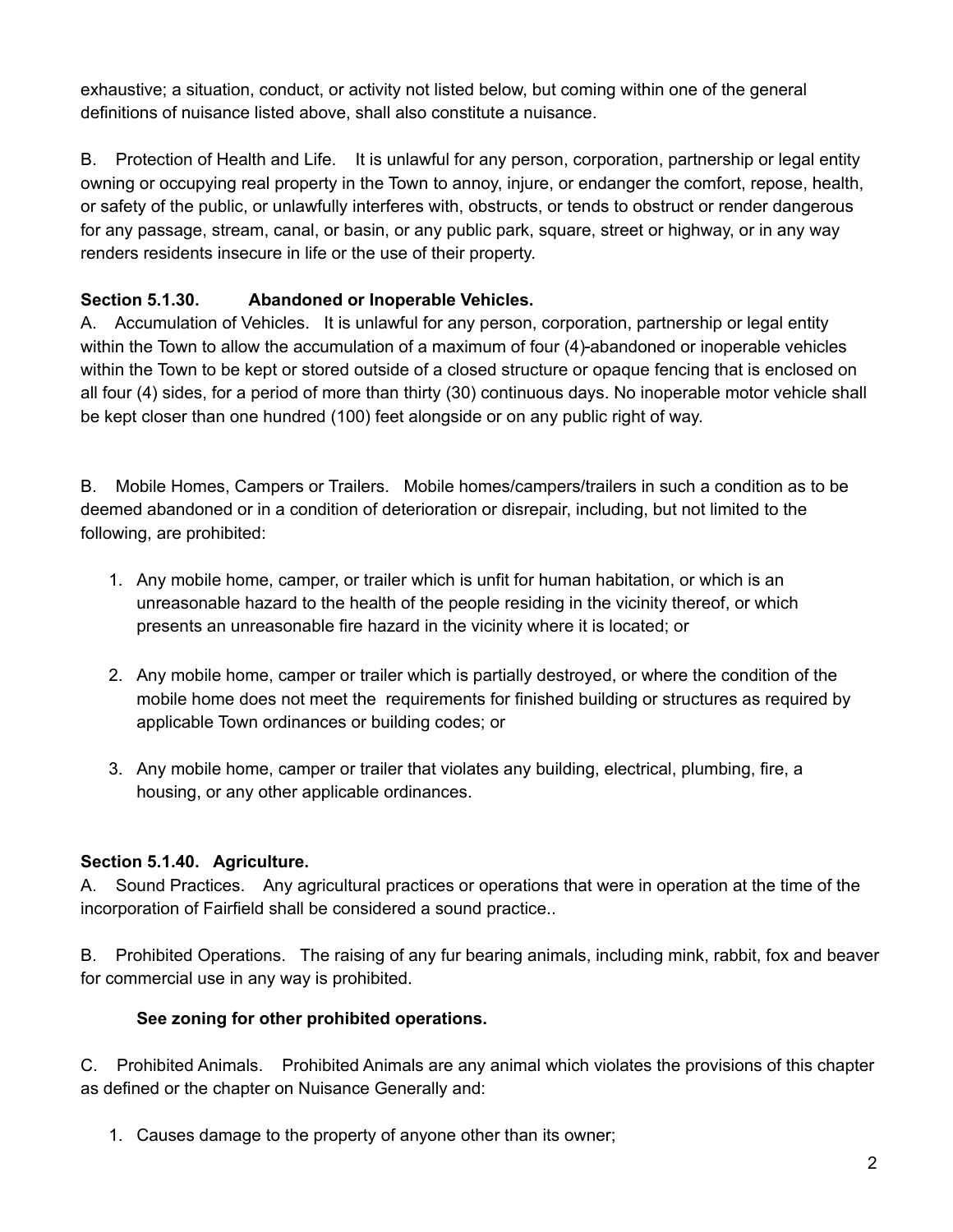- 2. Causes unreasonable odors;
- 3. Causes unsanitary conditions, either for the animal(s) or person(s) living nearby; or
- 4. Is a potentially dangerous or vicious animal as defined below:
	- a. Has a known propensity, tendency, or disposition to attack unprovoked, to cause injury to, or to otherwise endanger the safety of humans or other domestic animals.
	- b. Attacks a human being or other domestic animal without provocation; or
	- c. Is trained or used as a fighting animal. This provision shall not apply to dogs owned or used by a government entity.

D. Animals, which by barking, howling or making other noises disturbs or disrupts the peace and quiet of multiple residences and/or property owners, or in the case of disturbing one or more persons, is documented by the Mayor/designee or the Utah County Sheriff Department on at least three (3) separate occasions or for an extended period of time.

- E. Regularly chases vehicles.
- F. Regularly chases people or other animals.

G. Dead Animals. It is the responsibility of the owner or other person responsible for any domestic animal or livestock which dies to bury or otherwise dispose of it within two (2) days after death. If the person shall fail to do so within the time herein provided, such omission shall be deemed a nuisance. If the owner or other person responsible for such an animal cannot be found, it is the duty of an animal control officer to bury the dead animal. In such an event, the Town shall be entitled to reimbursement by the property owner for the burial of the dead animal.

# **Section 5.1.50. Endangerment.**

Every property or premises where there exists an environment which causes, encourages or allows individuals or groups of individuals to commit one or more of the following acts on the property, premises, or adjacent public place, including, but not limited to the following shall be deemed an endangerment:

1. By physical action, intentionally causing or attempting to cause another person to reasonably fear imminent bodily injury or the commission of a criminal act upon their person or upon property in their immediate possession;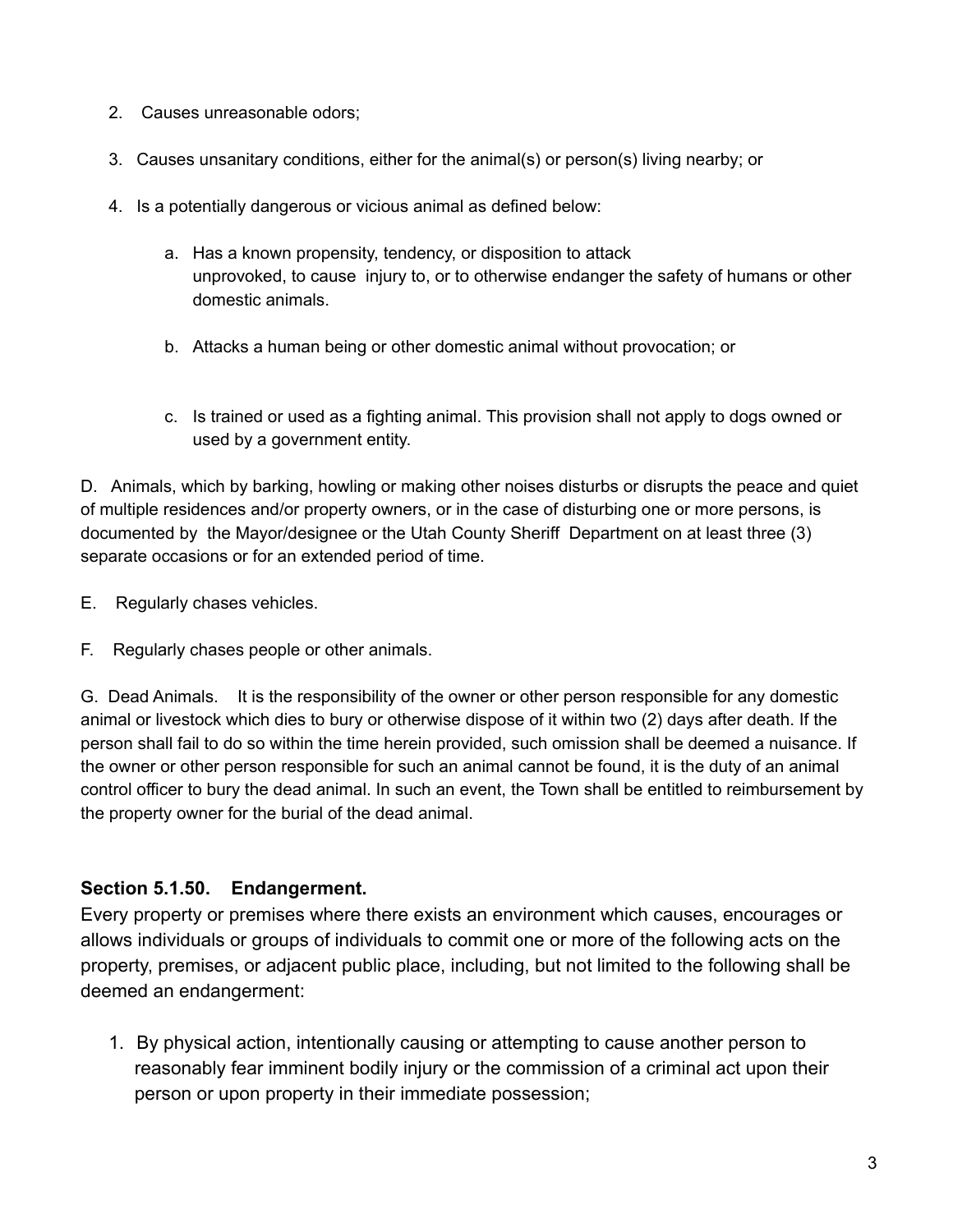- 2. Engaging in acts of violence, including fighting amongst themselves; or
- 3. Discharging a firearm or explosive in violation of Town Ordinance or State law.

# **Section 5.1.60. Firearms, Fireworks, Explosives,Fires.**

A. Firearms. The discharge of any firearm within the town limits without the written consent of the property owner is prohibited.

B. Fireworks. The discharging of any fireworks within the town limits without the written consent of the property owner is prohibited.

C. Explosives. The manufacture of any explosive material, as defined by NFPA 495, shall be prohibited unless such manufacture is authorized by federal license and is conducted in accordance with recognized safe practices. (Manufacturer's Instructions IFC 3307.2.) Blasting operations shall be performed in accordance with the instructions of the manufacturer of the explosive materials being used. See [NFPA 495: Explosive](https://www.nfpa.org/codes-and-standards/all-codes-and-standards/list-of-codes-and-standards/detail?code=495) Materials Code

D. Fires. Open fires are allowed in a properly maintained fire pit or ring. All other open burning, other than for agricultural purposes, requires a burn permit.

# **Section 5.1.70. Garbage.**

A. General. It is unlawful for any person, corporation, partnership or legal entity owning or occupying real property in the Town to allow the accumulation of garbage or to fail to remove from the property garbage, household waste, food waste, all animal and vegetable refuse from kitchens or residences, hotels, cafes, restaurants and places where food is prepared for human consumption, the materials in which such food products are packaged, and also all condemned, or decayed or unsound vegetables, meats, fish, fruit and all waste and offal from markets, stores, factories and any other manner of refuse, rubbish, or trash which in and of itself has no value. *The keeping or storage of garbage or rubbish on private property, including inside a building, in such a manner that the items, regardless of the method of containment, have become a breeding ground, food source or habitation for insects, rodents or vermin is prohibited.*

B. Garbage Containers. Garbage containers cannot be on a public right of way for more than forty eight (48) continuous hours and must be kept at least twenty (20) feet off of the public right of way.

# **Section 5.1.80. Junk.**

A.. General. It is unlawful for any person, corporation, partnership or legal entity owning or occupying real property in the Town to allow the accumulation of junk or to fail to remove from the property any junk stored so as to be visible from a public street or neighboring property. It is also unlawful to allow any accumulation of junk that creates a threat to public health or safety. Nothing herein shall preclude the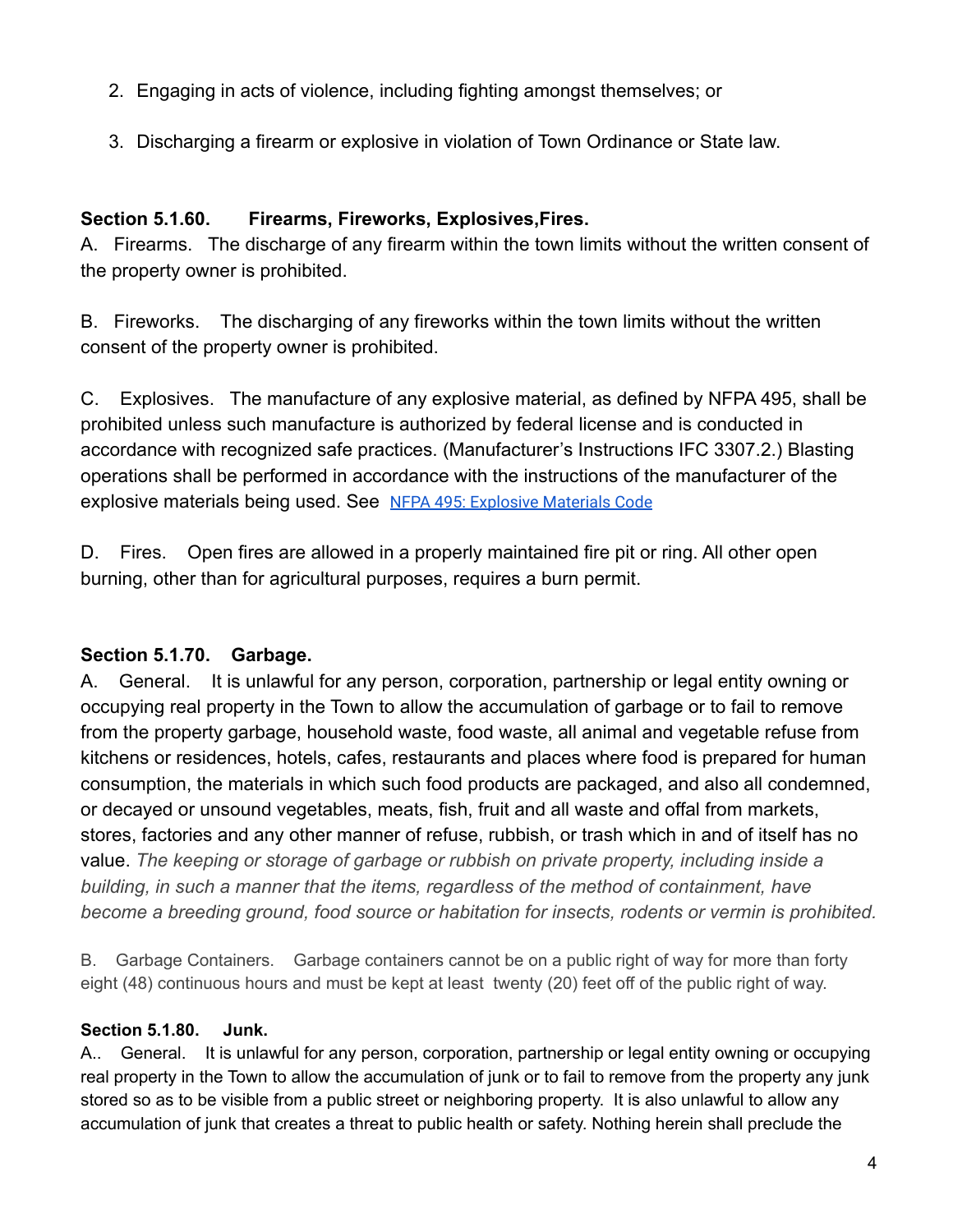placement of stacked firewood for personal, noncommercial use on the premises. It is also unlawful to keep or store junk, garbage or rubbish on private property, including inside a building, in such a manner that the items, regardless of the method of containment, have become a breeding ground, food source or habitation of insects, rodents or vermin. Deleterious to its surroundings, or prone to a fire hazard.

B. Garbage Storage. The keeping or storage of ashes, junk, garbage or rubbish outside of a totally enclosed structure on private property except in a sealed container designed for the purpose of holding such ashes, junk, garbage, or rubbish is prohibited.

# **Section 5.1.90. Environmental Regulations, Air Quality, Weeds, Befouling of Water.**

A. General. No Person shall cause, suffer or allow the discharge from any source whatsoever such quantities of air contaminants or other material which cause a nuisance.

- B. Fugitive Dust.
	- 1. Fugitive Dust refers to particles lifted into the air caused by man-made and natural activities such as the movement of soil, vehicles, equipment, blasting, and wind. Fugitive dust is emitted into the air by activities that disturb the soil, such as earthmoving and vehicular or equipment traffic on unpaved surfaces.
	- 2. Any person engaged in activities involving the dismantling or demolition of buildings, grubbing, grading, clearing of land, public or private construction, the operation of machines and equipment, the grading of roads, trenching operations, the operation and use of unpaved parking facility, operation of livestock arenas, horse arenas, feedlots, off-road vehicles, operation and use of raceways, motor vehicles, motorcycles, ATVs/UTVs and or all other outdoor recreational activities shall take all reasonable precautions to abate fugitive dust from becoming airborne from such activities. Reasonable precautions including but not limited to sprinkling, compacting, enclosure, chemical, or asphalt sealing, cleaning, sweeping, or such other measures as the Town of Fairfield may, specify to accomplish satisfactory results.
	- 3. Circumstances of Fugitive Dust. The following circumstances represent examples of "Fugitive Dust" becoming airborne:
		- a. A visible plume of dust, resulting from construction activities, which extends more than one hundred (100) yards from the point of origin or beyond the nearest property line, whichever is less;
		- b. Visible dust emissions on an unpaved road at a construction site being used by haul trucks;
		- c. Visible dust emissions generated by vehicles traveling over mud and dirt carried out to a paved road near or adjacent to a construction site;
		- d. No person shall cause or permit the handling, transporting, or storage of any material in a manner which allows or may allow controllable particulate matter to become airborne; or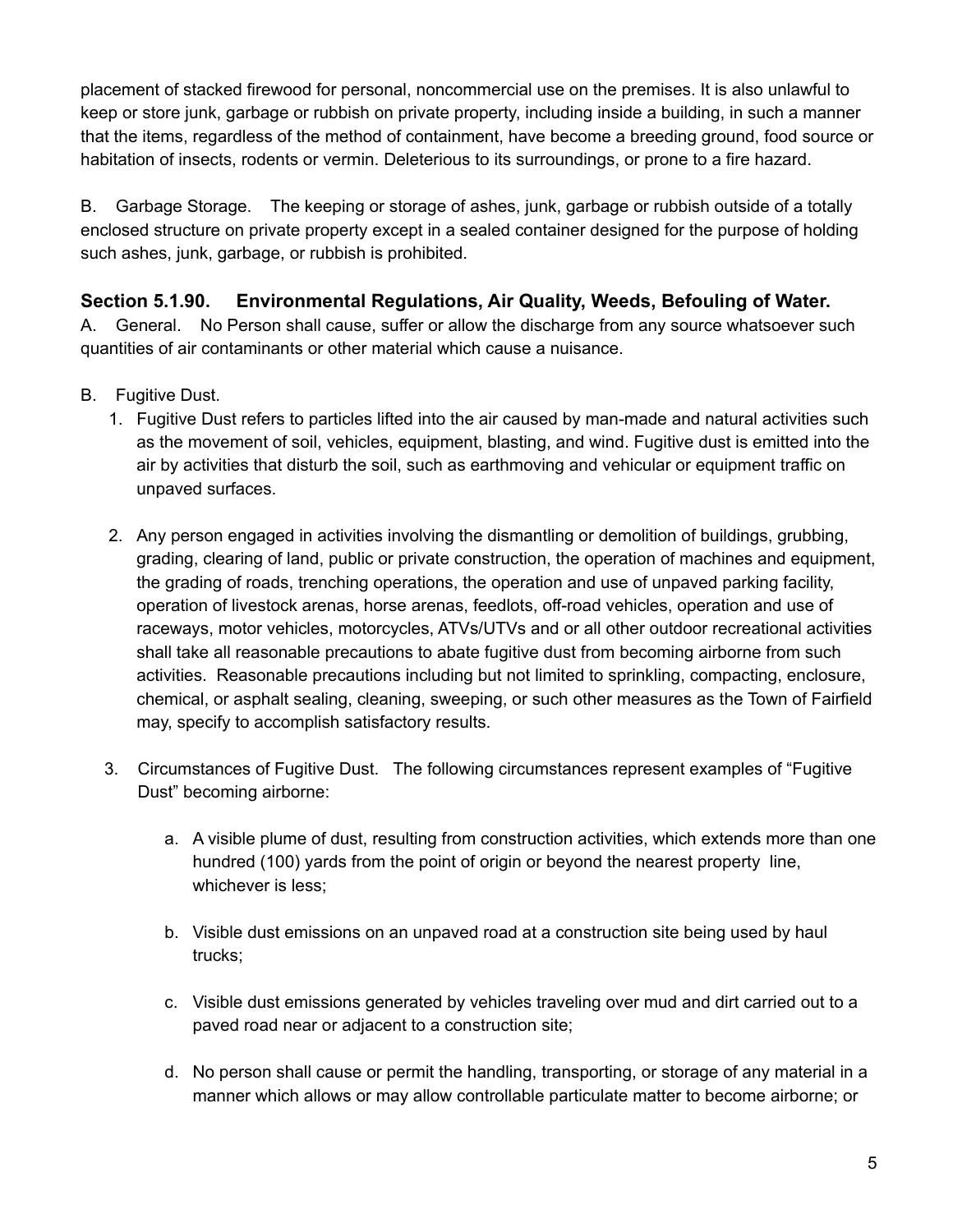e. Sand Blasting. Sand and abrasive blasting operations will not be permitted unless effective enclosures or other such dust control devices including but not limited to the injection of water have been installed to prevent excessive sand and dust dispersal.

C. Weeds. Any plant the Utah Commissioner of Agriculture determines to be especially injurious to public health, crops, livestock, land or other property is considered a weed. It shall be unlawful for any person occupying any real property in Fairfield to fail to control the growth of injurious and noxious weeds on such property or to fail to remove from such property any such weeds or any refuse and any unsightly or detrimental objects or structures upon notice from Fairfield Town as provided in this chapter.

D. Befouling Water. Befouling water in any spring, stream, well or water source supplying water for culinary purposes is prohibited.

E. Discharging Offensive Water Or Liquid Waste. Discharging or placing any offensive water, chemical spray, liquid waste or refuse of any kind into any street, alley, sidewalk, gutter, stream, wash, natural watercourse, ditch, canal or any vacant lot or which, as the result of continued discharge, will render the place of discharge offensive or likely to become so. Intentional depositing of liquid petroleum crude oil, liquid petroleum crude oil by-products and derivatives or liquid industrial wastes on the ground. Keeping or collecting any stale or putrid grease or other offensive matter. Dumping or disposing of human waste.

F. Stagnant Water. Offensive Substances: Permitting any lot or excavation to become the repository of stagnant water or any decaying or offensive substances.

G. Liquid Industrial Wastes. "Liquid Industrial Wastes" means any industrial wastewater, leachate, off-specification commercial product, grease-trap clean-out residue, used oil, or other liquid waste produced by, incident to or resulting from industrial or commercial activity.

# **Section 5.1.100. Signs.**

Prohibited Signs. Signs containing statements, words, or pictures which are obscene or vulgar are prohibited. Signs placed in a manner that would create a safety hazard is prohibited.

# **Section 5.1.110. Dwellings.**

A. Buildings and Structures. Any building or other structure which is in such a dilapidated condition that it is unfit for Human habitation, or kept in such an unsanitary condition that it is a menace to the health of people residing in the vicinity thereof, or presents more than an ordinarily dangerous fire hazard in the vicinity where it is located is prohibited.

B. Lighting. Searchlights, laser source lights, strobe or flashing lights, illusion lights or any similar high intensity light shall not be permitted except in emergencies or by police and fire personnel or for approved special events. See Fairfield Outdoor Lighting Standards Title 9.3.00

- C. Exemptions.
	- 1. Airport operations lighting and aircraft navigational beacons as established by the Federal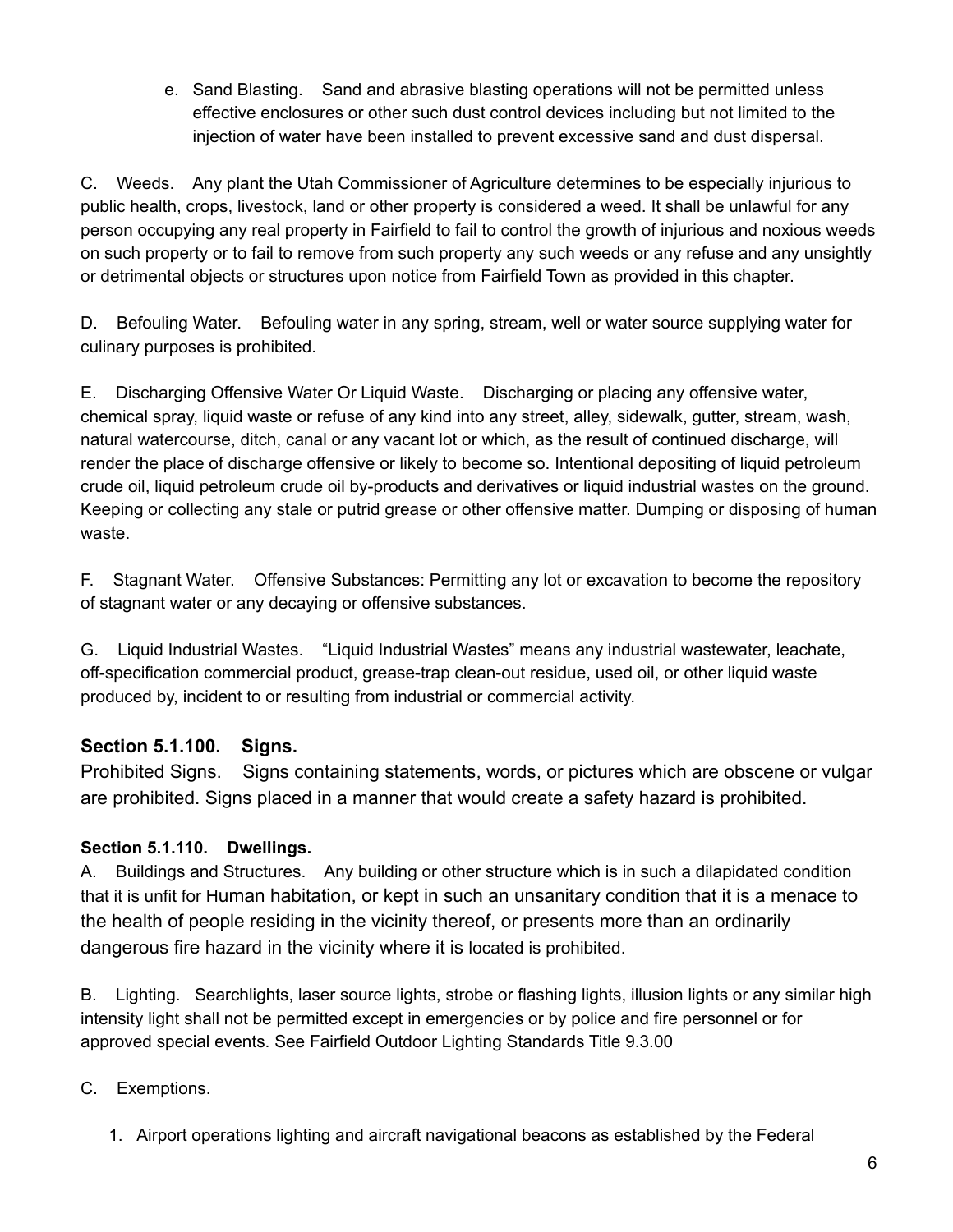Aviation Administration (FAA) are exempt from these provisions. All other airport outdoor lighting must conform to this ordinance; or

2. Tower or antenna safety lighting required by the FAA.

# **Section 5.1.120. Excessive Sound Levels.**

.

A.. General. It shall be unlawful for any person to make, continue, or cause to be made or continued, any loud, unnecessary or unusual noise, or any noise which annoys, disturbs, injures or endangers the comfort, repose, health, peace or safety of others, within the limits of the town. The following acts, when prolonged, unusual and unnatural in their time, place and use, may be a detriment to the public health, comfort, convenience, safety, welfare and prosperity: horns, radios, stereos, loudspeakers, yelling or shouting, exhausts, motor vehicles, atv's, UTV's, motorcycles, drums, musical instruments, construction equipment, commercial vehicles, large diesel vehicles with refrigeration units, airplanes or blasting.

- B. Purpose. This chapter establishes minimum standards to:
	- 1. Reduce the making and creation of excessive, unnecessary, or unusually loud noises within the limits of the Town;
	- 2. Prevent excessive, unnecessary, or unusually loud noises which are prolonged, unusual, or unreasonable in their time, place, or use, and that affect and are a detriment to public health, comfort, convenience, safety, or welfare of the residents of the Town; and
	- 3. Secure and promote the public health, comfort, convenience, safety, welfare and the peace and quiet of the residents of the Town

C. Noise levels. The making and/or creating a noise disturbance within the Town as identified in Title 12. Definitions - Noise Disturbance or identified and measured in the manner prescribed in subsection (E) of this section.

D. Scale. A measurement of sixty five (65) decibels shall be considered to be a noise disturbance within the Fairfield Town limits.

- 1. Measurement of Sound. Anything other than a residential zone will be measured at any property line of where the noise disturbance is coming from.
- 2. When a complaint is in a residential area the noise disturbance shall be measured at the property line of the complainant and shall be measured with a sound level meter which meets ANSI specification S1.4-1974 for Type 1 or Type 2 equipment. The manufacturer's published indication of compliance with such specifications is prima facie evidence of compliance with this subsection.
- E. Specific Noise Prohibitions. The following acts are unlawful: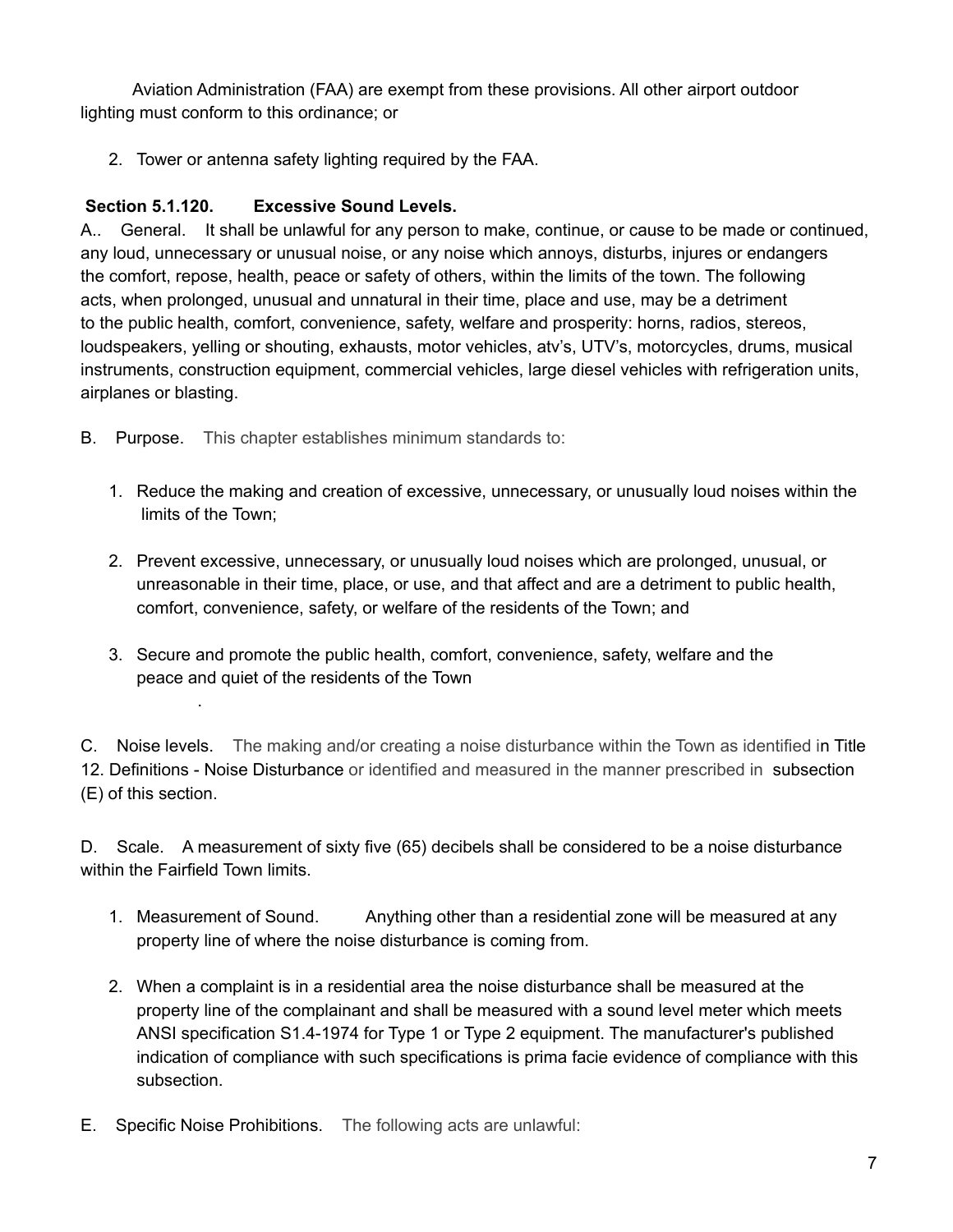- 1. Horns and Signaling Devices.The sounding of any horn or signaling device on any truck, automobile, motorcycle, emergency vehicle, or other motor vehicle within the Town, except as a danger warning signal as provided by the Vehicle Code of the State of Utah; and
- 2. Radios, Television Sets, Tape Players, Musical Instruments and Similar Devices. Using, operating, or permitting the use or operation of any radio receiving set, musical instrument, television, phonograph, drum or other device for the production or reproduction of sound:
	- a. In a way that is plainly audible beyond the property boundary of the source; and
	- b. On public property, public rights-of-way, or private property at any time so as to be plainly audible fifteen (15) feet from the device.
- 3. Public Loudspeakers. The use or operation of a loudspeaker or sound-amplifying equipment in a fixed or moveable position or mounted upon any sound vehicle in or upon any street, alley, sidewalk, park, place, public or private property for the purposes of commercial advertising, giving instructions, directions, talks, addresses, lectures, or transmission of music to any persons or assemblages of persons in violation of Fairfield Town Ordinances;
- 4. Hawkers and Peddlers. Selling any item or service by outcry, whether artificially amplified or not, within any area of the Town in such a manner as to violate Fairfield Town Ordinances;
- 5. Construction Work. It is unlawful for any person to perform or cause to be performed any construction work on any construction site under his control in such a manner as to violate Fairfield Town Ordinances. The Town Council may authorize extended hours for construction operations or procedures which, by their nature, require continuous operation, or modify or waive the hours of work for or on projects in generally isolated areas where the extended hours do not carry an impact upon adjoining property occupants;
- 6. Dynamic Braking Device. Operating any motor vehicle with a dynamic braking device engaged, except for the avoidance of imminent danger;
- 7. Defect in Vehicle. Operating or permitting the operation or use of any truck, automobile, motorcycle, or other motor vehicle that, because of disrepair or mode of operation, violates this ordinance;
- 8. Motor Vehicle Noise. Operating or causing to be operated any motor vehicle unless the exhaust system is free from defects that affect sound reduction; equipped with a muffler or other noise dissipative device; and not equipped with any cutout, bypass or similar device; and
- 9. People Noises. Yelling, shouting, whistling, singing or conducting unnecessarily loud or annoying Vocal utterances at any time or place, so as unreasonably to annoy or disturb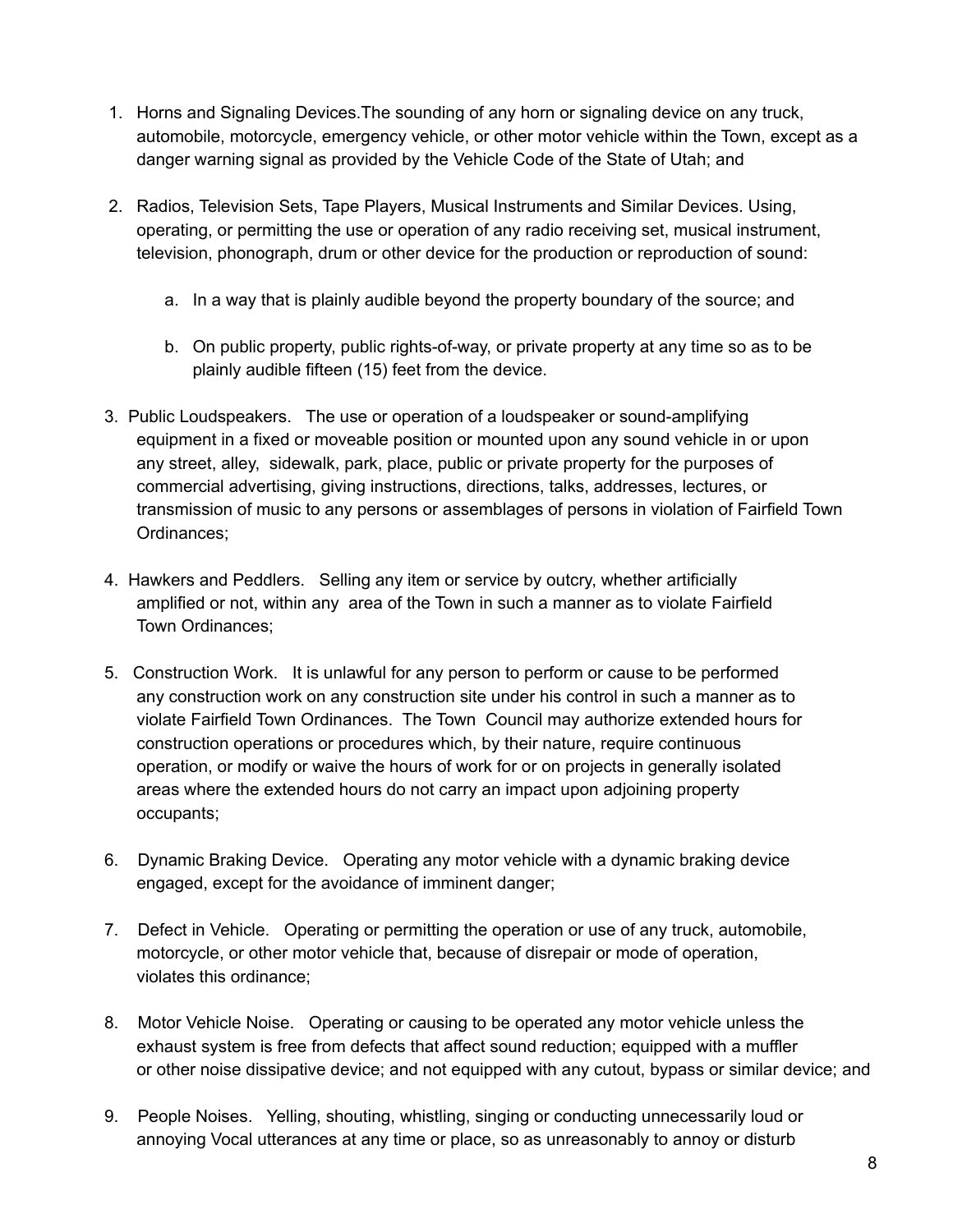the quiet, comfort or repose of any person in any hospital, residential medical facility school, place of worship, place of business or dwelling, hotel or other type of residence, or of any person in the vicinity.

- F. Exemptions. The following uses and activities shall be exempt from noise level regulations:
	- 1. Sound created by safety signals, warning devices and emergency pressure relief valves;
	- 2. Sound resulting from any authorized emergency vehicle when responding to are emergency call or in time of an emergency;
	- 3. Sound resulting from emergency work;
	- 4. Sound resulting from lawful fireworks and noise makers used for celebration of an official holiday;
	- 5. Any sound resulting from activities of a temporary nature during periods permitted by law which has been approved by the Town;
	- 6. The sound was made within the terms of temporary events such as a parade, fireworks, display, or other event for which a permit and exemption was issued by the Fairfield Town Council as being in the public interest, and the conditions of such permit were being complied with;
	- 7. The sound was made by farm animals or by the normal day or night operation of farm equipment;

8. The sound was made under the auspices of a variance issued by Fairfield Town Council or its designee to grant noise ordinance variances, and was made within the terms and conditions of such variance. To grant a variance the Fairfield Town Council or the designee must find:

- a. The facts of the specific variance will result in no undue harm or loss to other parties;
- b. The best available sound control technologies have been employed and the sound still exceeds the standards stated above;
- c. No reasonable alternative exists for the person or entity producing the sound;
- d. Conditions or mitigation measures are required as a part of the variance approval which are sufficient to protect the interests of the public;and
- e. The discharging of firearms at a reasonable time and period.
- 9. Sound created by aircraft during approach to landing or during take-off to or from an FAA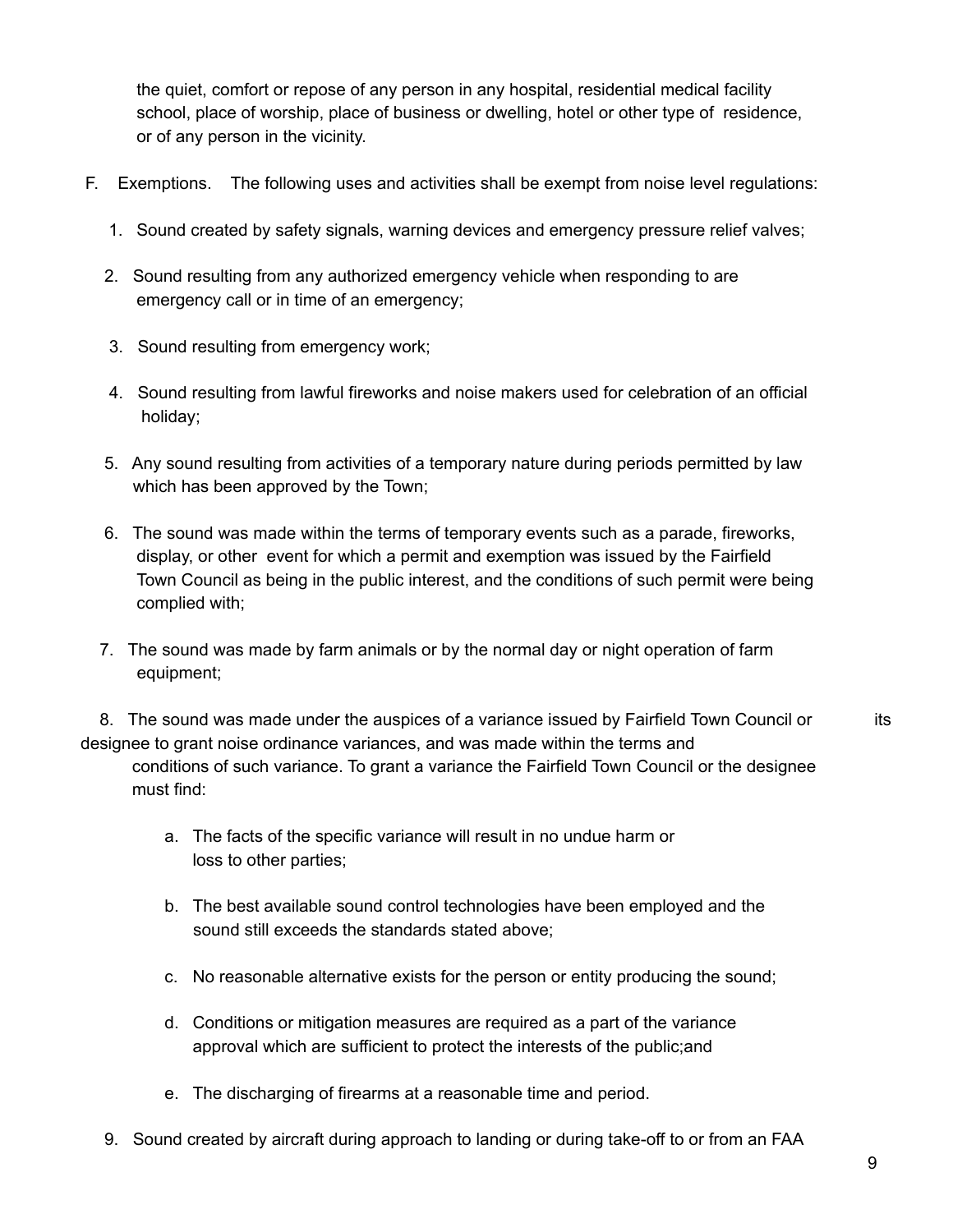established runway or landing strip.

#### **Section 5.1.130. Jurisdiction.**

A. Utah County Health Department. The Town is under the jurisdiction of the County Health Department and has adopted the current state and county health regulations.

B. Extent of Annoyances or Damage. An act which affects the public in any of the ways specified in this section is still a nuisance regardless if the extent of annoyance or damage inflicted upon individuals is unequal.

#### **Section 5.1.140. Enforcement.**

A. Filing a Complaint. All complaints filed in Fairfield Town shall be made in writing and shall be delivered:

- 1. In Person File a complaint at the Town Office during regular business hours;
- 2. By Regular Mail to the following address: Fairfield Town Office, Attention: Mayor, PO Box 271, Cedar Valley, UT 84013.

B. Enforcement Conducted by the Mayor. All enforcement under this chapter shall be conducted by the Mayor or law enforcement as an agent of the Town to investigate and or inspect and enforce this ordinance. It will be the duty of the Mayor or law enforcement to perform inspections and to examine real property situated within the corporate limits of Fairfield Town for the purpose of determining whether, in their opinion, the property contains objects or conditions of the kind in nature described above and for the purpose of determining whether the existence of the objects or conditions create or constitute a public safety hazard or nuisance as defined in this ordinance and or in the Fire Code. From time to time the Town Council may appoint other assistant inspectors and delegate to them such powers and duties as it may see fit.

C. The Town may pursue any remedy or combination of remedies available pursuant to this chapter, state law or common law in order to abate the nuisance. Nothing in this section shall be interpreted to prohibit the Town from engaging in its standard prosecution practices. Therefore, the Town may prosecute violators of Town ordinances or state laws without first having to comply with the provisions of this chapter, even though the activity or conduct prosecuted may also constitute a nuisance under this chapter. Nothing in this chapter shall be interpreted to prevent the Town from enforcing applicable Town ordinances, or building codes, without first treating the offending conduct, situation or activity as a nuisance pursuant to this chapter.

D. At the Mayor's discretion no action will be taken without two (2) written complaints from two different households.

E. The municipal attorney is empowered to institute an action in the name of this municipality to abate a public nuisance.

F. Emergency Orders. Whenever the Mayor or designee finds that an emergency exists, one or all of the following actions may be required to be taken: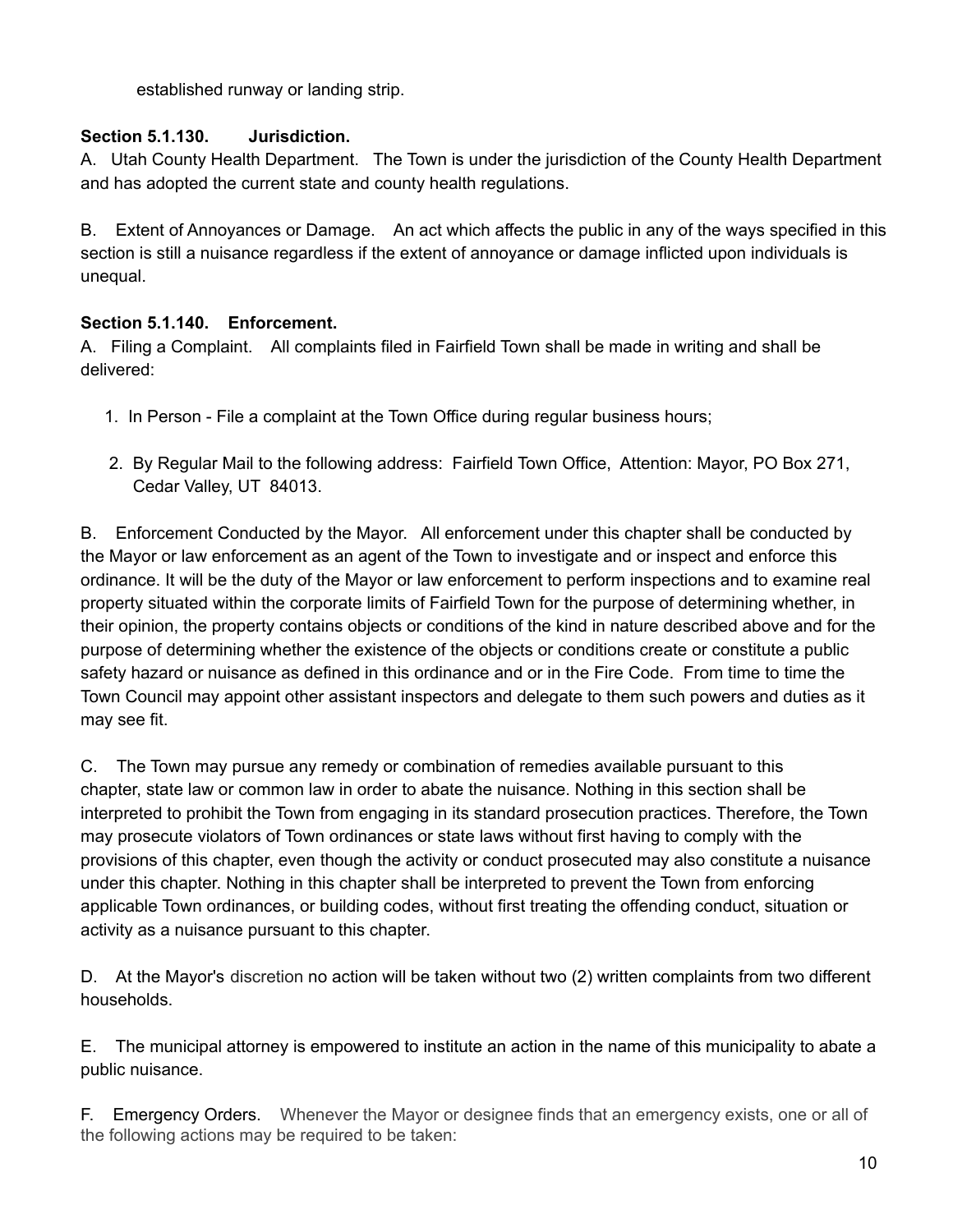- 1. Order of Emergency Suspension. In time of a public calamity or disaster, emergency suspension of this chapter may be suspended for a period of time designated by the Mayor; or
- 2. Approval of Application for Exemption for Emergency Reasons. An individual may apply for emergency exemption to this chapter based on good and reasonable cause due to emergency circumstances, as defined in this chapter.

G. Voluntary Correction. This section may apply whenever the Town determines that a nuisance exists. Although the Town's first step in correcting or abating the nuisance may be to obtain voluntary compliance. The Town shall make a reasonable attempt to secure voluntary correction or abatement of the nuisance by:

- 1. Mayor or Law enforcement shall personally inform residents of the violation along with a written copy of this nuisance ordinance. A time period will be given to come into compliance of any violation; and
- 2. If the violation has not been satisfied; a notice will be served in writing upon the owner and occupant of such premises, by mailing or hand delivering such notice to the owner and occupant.
- H. The Notice of Violation shall include:
	- 1. Written copy of Town Nuisance Ordinance;
	- 2. Explanation of the nuisance;
	- 3. Requesting the responsible person to abate the nuisance;
	- 4. Give a reasonable amount of time for nuisance abatement;
	- 5. Explain possible further action;
	- 6. Provide contact information of Mayor or Law enforcement;
	- 7. Explain that they may request in writing a hearing before the Town Council; and
	- 8. A response to an application for a hearing shall state the time and location for the hearing.

I. Administrative Citation. Issuance Of An Administrative Citation. When the Mayor determines that a nuisance exists, and is unable to secure voluntary correction pursuant to this Section 5.1.140 (G), the Town may issue an administrative citation to the responsible person. The Town may issue an administrative citation without having attempted to secure voluntary correction as provided in this section under the following circumstances:

1. When an emergency exists;

.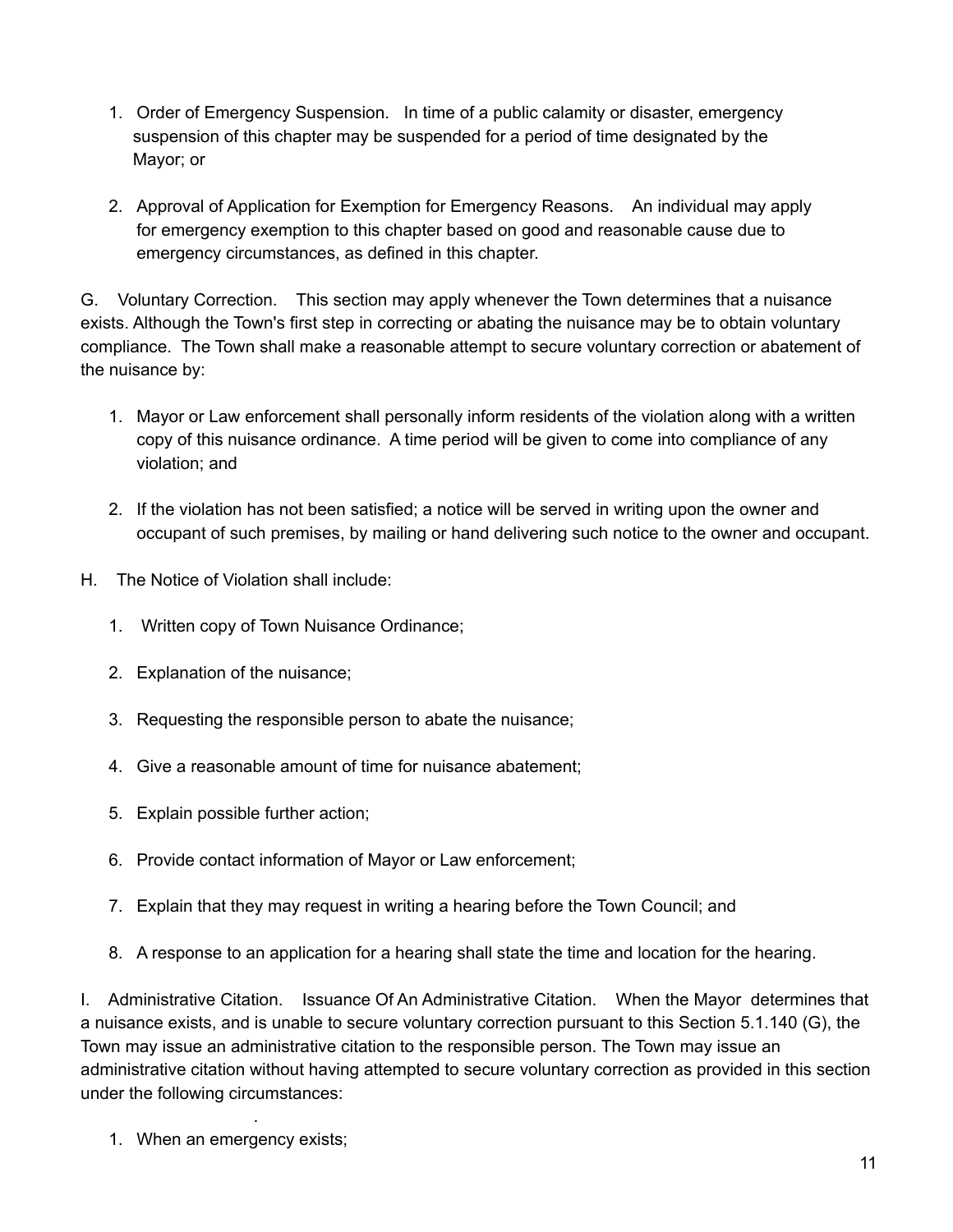- 2. When the Town is unable to locate or determine the identity of the responsible person, other than the property owner; or
- 3. When the Town has previously entered into an agreement with the responsible party(s) within the previous twenty four (24) months;

J. Content Of Administrative Citation. The administrative citation shall include all of the following:

- 1. The name and address of the responsible person;
- 2. The street address of the nuisance or a description sufficient for iidentifying the building, structure, premises, or land upon or within which the nuisance is occurring;
- 3. A description of the nuisance;
- 4. The required corrective action;

.

- 5. The completion date and a notice that the Town may abate the nuisance and charge the responsible person for all abatement costs if the responsible person does not correct the nuisance before the completion date;
- 6. The time for appealing the administrative citation to the Town Council and the Procedure for filing an appeal; and
- 7. A statement that the Town may abate the nuisance and assess the costs and expenses of abatement and a monetary fine against the responsible person if the correction is not completed by the responsible person and approved by the Town before the completion date.

K. Service Of Administrative Citation. The Town shall serve the administrative citation upon the responsible person, either personally or by mailing, certified, return receipt requested, a copy of the administrative citation to the responsible person at his/her last known address. If the responsible person cannot, after due diligence,be personally served within Utah County and if an address for mailed service cannot, after due diligence, be ascertained, notice shall be served by posting a copy of the administrative citation conspicuously on the affected property or structure. Proof of service shall be made by a written declaration under penalty of perjury executed by the person effecting the service, declaring the time and date of service, the manner by which the service was made, and if by posting, the facts showing that due diligence was used in attempting to serve the person personally or by mail.

L. No Extension. No extension of the time specified in the administrative citation for correction of the nuisance may be granted, except by order of the Town Council.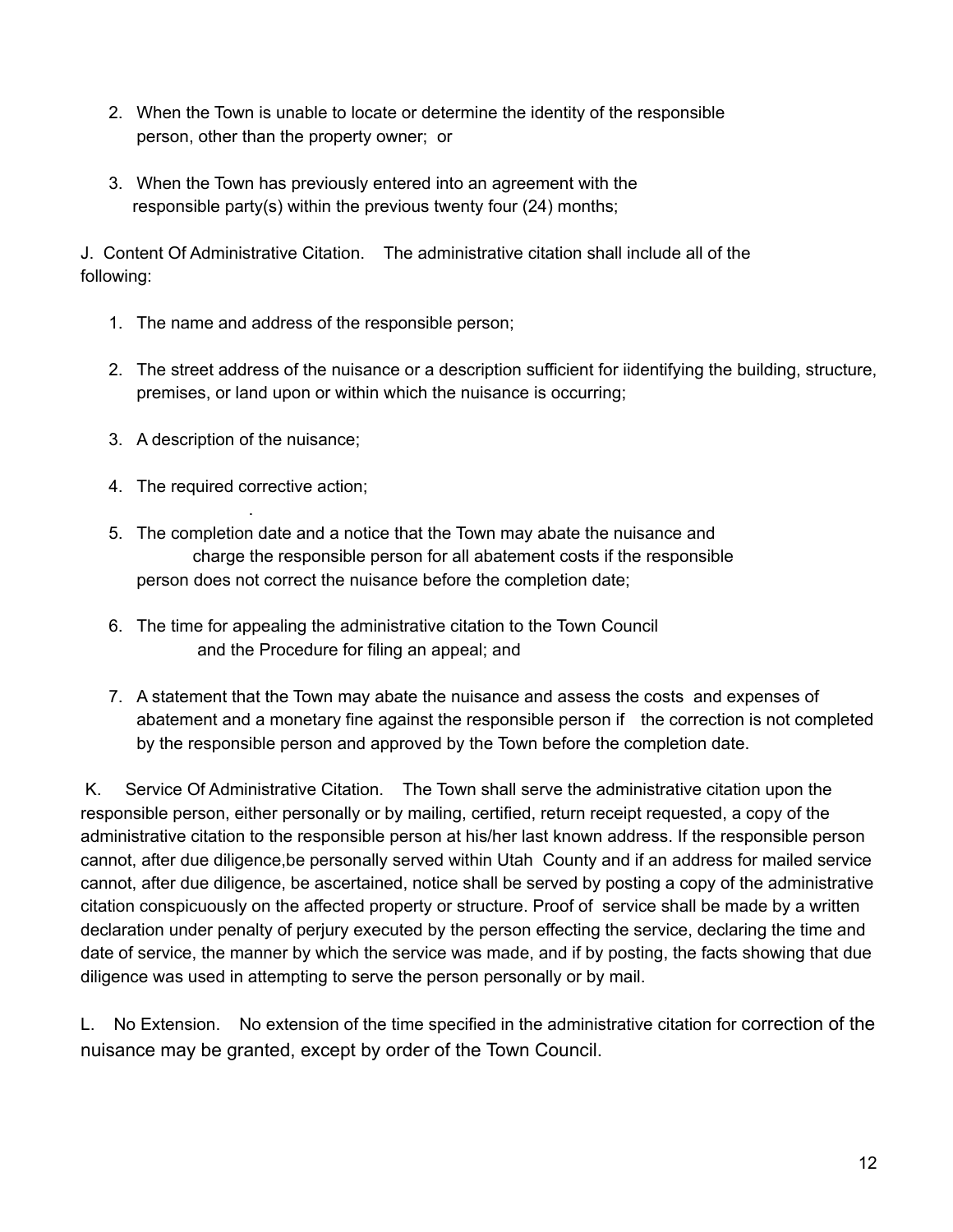# **Section 5.1.50. Appeals.**

A. Hearing. At the written request of an owner, occupant or other person having an interest in property which is the subject of a violation of this ordinance, the Town Council shall conduct an informal hearing, wherein such persons may present such evidence as is pertinent to the question of whether or not the removal or abatement of the objects or conditions is properly within the purview of this ordinance. The Town Council shall also permit the presentation of evidence and argument by the Mayor and other interested parties. Thereafter within not less than five (5) nor more than ten (10) days, the Town Council shall, over the signature of the Mayor, or such other member of the Town Council as it may designate, render its written decision, a copy of which shall be mailed to or served upon the owner or any other person to whom the original notice was given by the Inspector.

B. Abatement By Owner Or Occupant. In the event the decision of the Town Council upholds the determination of the violation originally given by the Mayor or Law enforcement as above provided shall be deemed to be sufficient to require the owner or occupant to remove or abate the objectionable objects or conditions. The Town Council shall issue a time frame within which abatement must take place.

C. Failure to Comply. The Town may take one or more of the following actions against any responsible person who fails to comply with the terms of a voluntary consent agreement, an administrative citation, or an order of the Town Council.

- 1. Abatement by the Town. The Town may abate a nuisance when any of the following occur:
	- a. The terms of a voluntary correction agreement have not been met; or
	- b. The requirements of an administrative citation have not been complied with; or
	- c. The administrative citation is appealed to the Town Council and the terms of the administrative citation are amended by the Town Council; or
	- d. The terms of the Town Council order have not been complied with.
- D. Whenever a nuisance is occurring which constitutes an immediate or escalating threat to the public health, safety or welfare or to the environment, the Town may summarily and without prior notice abate the condition. Notice of such abatement, including the reason for it, shall be given to the responsible person as soon as reasonably possible after the abatement.

E. Using any lawful means, the Town may enter upon the subject property and may remove or correct the condition which is subject to abatement. The Town may seek such judicial process as it deems necessary to effect the removal or correction of such conditions.

F. The costs, including incidental expenses, of correcting or abating the violation shall be billed to the responsible person and/or the owner, lessor, tenant or other person entitled to control, use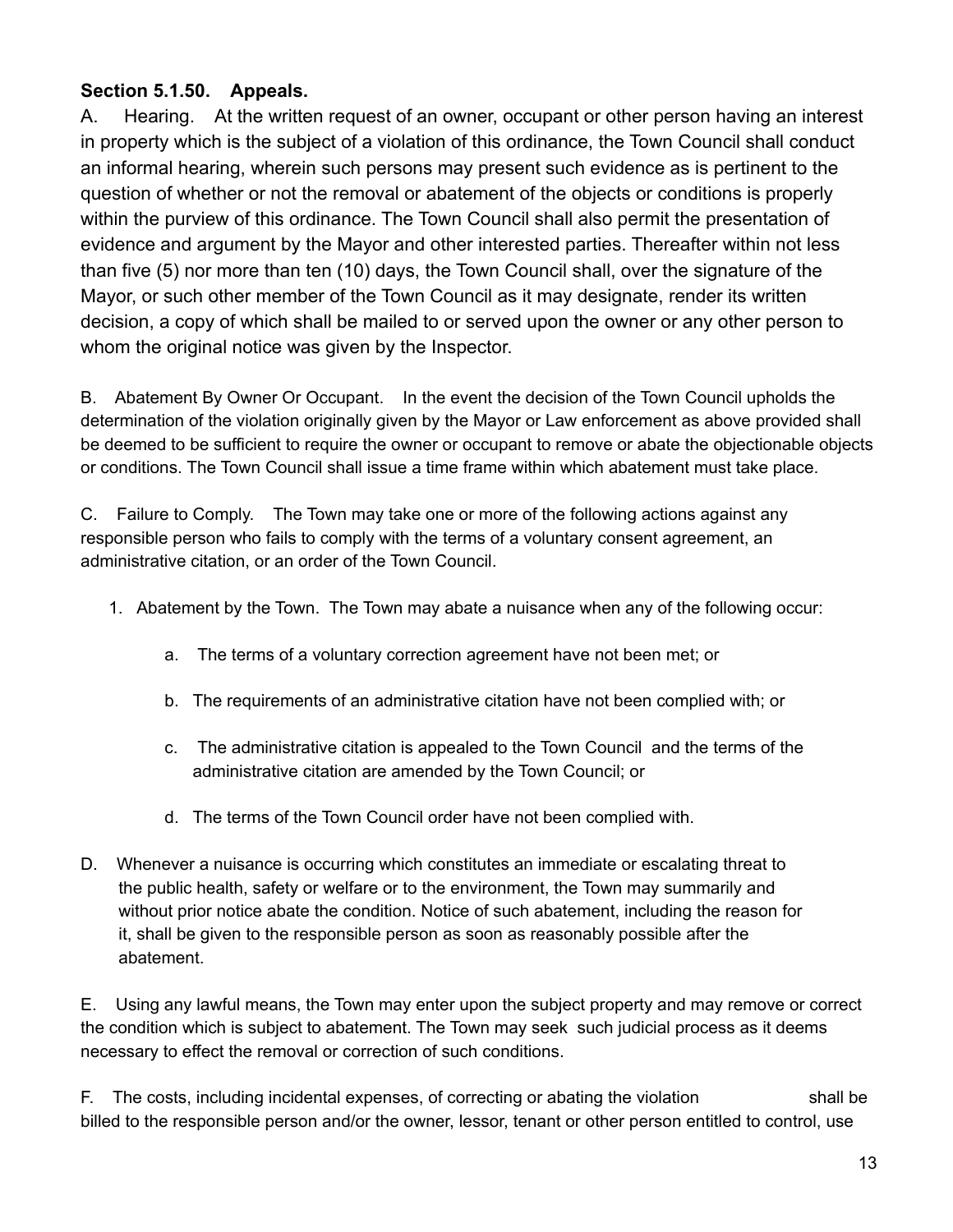and/or occupy the property and shall become due and payable to the Town within fifteen (15) calendar days of the mailing or service date. The term "incidental expenses" includes, but is not limited to:

- 1. Personnel costs, both direct and indirect, including attorney fees and costs;
- 2. Costs incurred in documenting the violation;
- 3. Hauling, storage and disposal expenses;
- 4. Actual expenses and costs for the Town in preparing notices, specifications and contracts, and in accomplishing and/or contracting and inspecting the work; and
- 5. The costs of any required printing and mailing.

G. Monetary Fine. The responsible person shall pay the Town a monetary fine for each day the nuisance continues after the completion date. The nuisance shall be considered to continue until the Town approves the responsible person's actions to correct or abate the nuisance. The amount of the monetary fine shall be as follows:

- 1. A per day fine shall be assessed for each day during the first week that the nuisance remains uncorrected or unabated after the completion date. see FF fee schedule.
- 2. A per day fine shall be assessed for each day thereafter until the nuisance is corrected or abated according to the terms set forth in the administrative citation.The monetary fine shall be cumulative. Payment of a monetary fine pursuant to this section does not relieve the responsible person from the duty to abate the nuisance as required by the voluntary consent agreement or the administrative citation. The monetary fine constitutes a personal obligation of the responsible person. see FF fee schedule.
- 3. Any monetary fine assessed must be paid to the town within fifteen (15) calendar days from the date

of mailing of theTown Council's decision and order or service of a notice from the Town that the fine is due. The Town attorney or his/her designee is authorized to take appropriate action to collect the monetary fine, plus reasonable attorney fees and costs incurred in collecting said monetary fine.

H. Civil Actions. Either the Town or any private person directly affected by a nuisance may bring a civil action to abate or enjoin the nuisance, or for damages for causing or maintaining the nuisance (including the cost, if any, of cleaning the subject property). The civil action may be brought pursuant to this chapter or pursuant to state law.

I. Criminal Actions. Criminal actions may be initiated by criminal citation from the Town or by information filed with the court: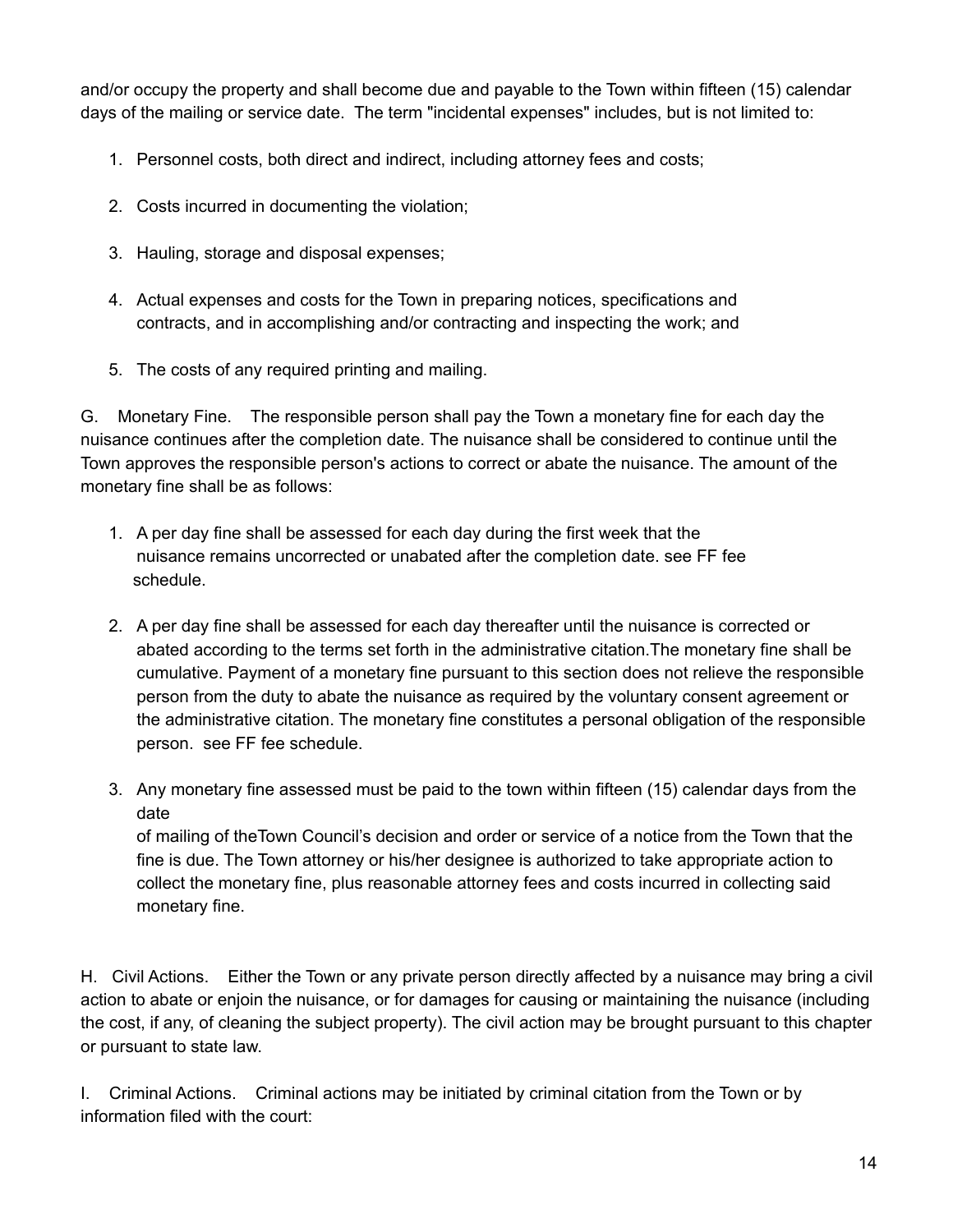- 1. Any person who creates, aids in creating, or contributes to a nuisance, or who supports, continues, or retains a nuisance is guilty of a class C enhanced misdemeanor violation. Each day for which a nuisance is not abated constitutes a separate violation. Any person convicted of two or more violations of this chapter within a two (2) year period shall be guilty of a class B misdemeanor;
- 2. If the alleged nuisance is also a violation of other ordinances (other than this nuisance ordinance) or state law, the responsible person may be charged under the specific provision of the code or state law, even if the town did not first attempt to obtain voluntary correction as provided in this ordinance.
- 3. Any person who knowingly obstructs, impedes, or interferes with the Town or its agents, or with the responsible person, in the performance of duties imposed by this chapter, or a decision and order issued by the Town Council, or a voluntary correction agreement, is guilty of a class B misdemeanor.

J. Abatement by Eviction. Whenever there is reason to believe that a nuisance is kept, maintained, or exists in the Town, the Town attorney or any citizen(s) residing in the Town, or any person or entity doing business in the Town, in his or their own names, may maintain an action in a court of competent jurisdiction to abate the nuisance and obtain an order for the automatic eviction of the tenant of the property harboring the nuisance. The eviction shall take place as specified in Utah law.

K. Lien for Costs. If a person fails to pay any fines or costs related to nuisance abatement when due, the Town may:

- 1. Record a lien on the property or premises for the full amount of the unpaid fines and costs; or
- 2. A statement of said fines may be added to current Town utility billing.

L. Non Exclusive Remedies. The Town may take any or all of the above mentioned remedies (administrative, civil or criminal) to abate a nuisance and/or to punish any person or entity that creates, causes or allows a nuisance to exist. The abatement of a nuisance does not prejudice the right of the Town or any person to recover damages or penalties for its past existence.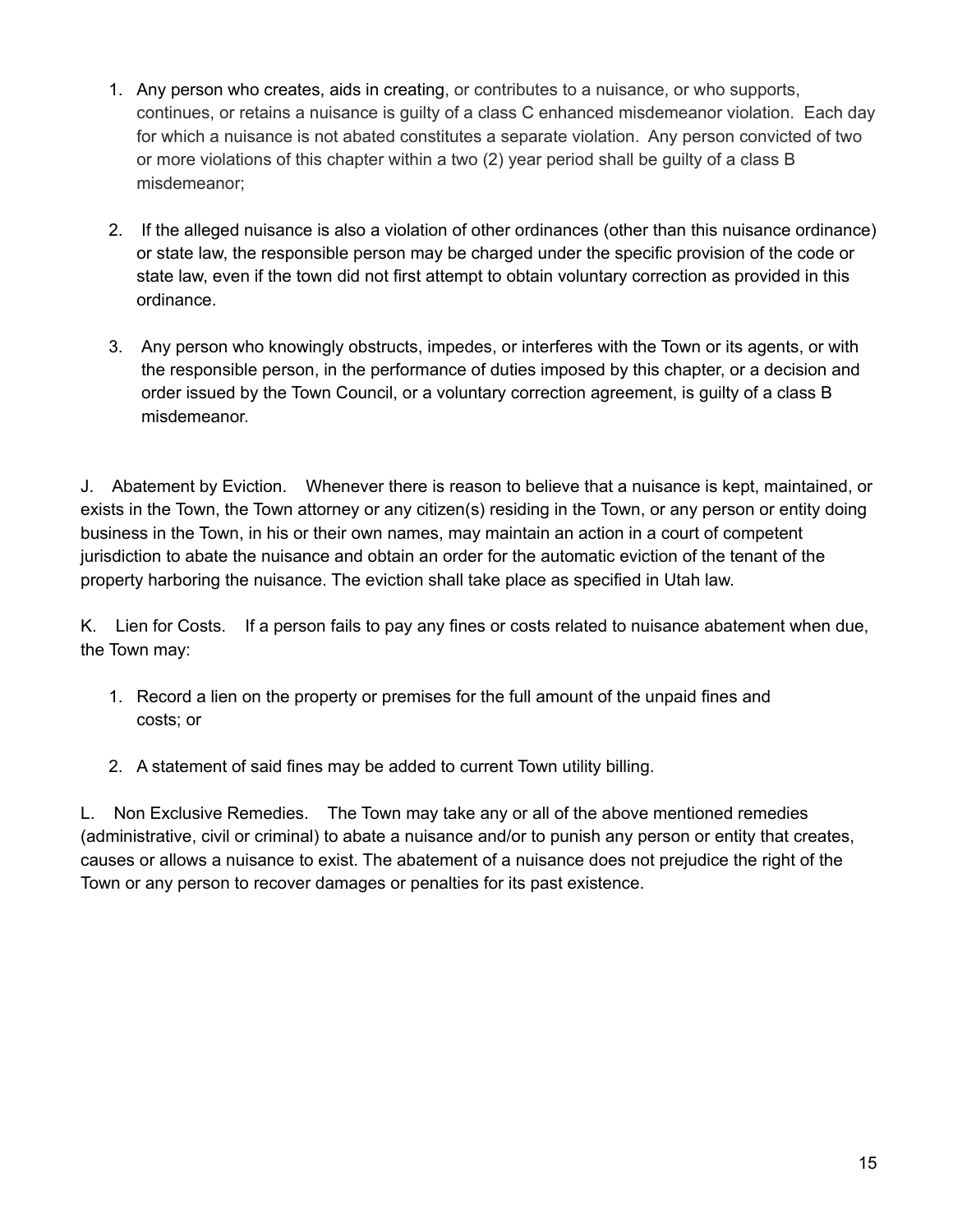#### **Title 5. Public Health and Safety.**

# **Chapter 3 Soil Ordinance.**

| Section 5.3.10.  | Fairfield Soil Ordinance and Maintenance of Soil Cap.       |
|------------------|-------------------------------------------------------------|
| Section 5.3.20.  | Definitions.                                                |
| Section 5.3.30.  | Soil Testing Requirements.                                  |
| Section 5.3.40.  | Minimum Capping with Topsoil or Other Acceptable Materials. |
| Section 5.3.50.  | Acceptable Soil Caps.                                       |
| Section 5.3.60.  | Additional Landscaping Requirements.                        |
| Section 5.3.70.  | Soil Cap Disturbance.                                       |
| Section 5.3.80.  | Dust Control.                                               |
| Section 5.3.90.  | Certificate of Compliance and Restrictive Covenants.        |
| Section 5.3.100. | Transit Center Disturbance.                                 |
| Section 5.3.110. | Failure to Comply with Ordinance.                           |

#### **Section 5.3.10. Fairfield Soil Ordinance and Maintenance of Soil Cap.**

A. Purpose. The purpose of this Soil Ordinance is to identify areas of arsenic contamination within the boundaries of Fairfield Town, define hazardous levels, and to set standards and procedures to mitigate potential health risks from exposure by disturbance, movement of soil or the habitation of these areas.

B. Hold Harmless. The Town is aware that contaminated soils exist and have been deposited throughout the Town due to run off from mines, relocation of tailings as well as other means of movement. The Town, however, does not know where all contaminated properties may be located. Each property owner is responsible for the condition of his or her own property. Each property owner is responsible for determining how this Soils Ordinance applies to his or her property. Each property owner is also responsible for any remediation or actions required by this Soils Ordinance regarding his or her property.

C. The Town under no circumstances takes any responsibility for the cleanup, removal, capping of contaminated soil within the Town boundaries. The Town is not liable nor responsible for any detrimental effects or happenings due to contaminated soils within the Town boundaries.

#### **Section 5.3.20. Definitions.**

See Title 12. Definitions.

#### **Section 5.3.30. Soil Testing Requirements.**

This chapter shall be in full force and effect within the Town limits of Fairfield, Utah.

A. Soil Ordinance Boundary. A minimum of .5 acres of the inhabited area of a parcel shall be tested and subject to this Soils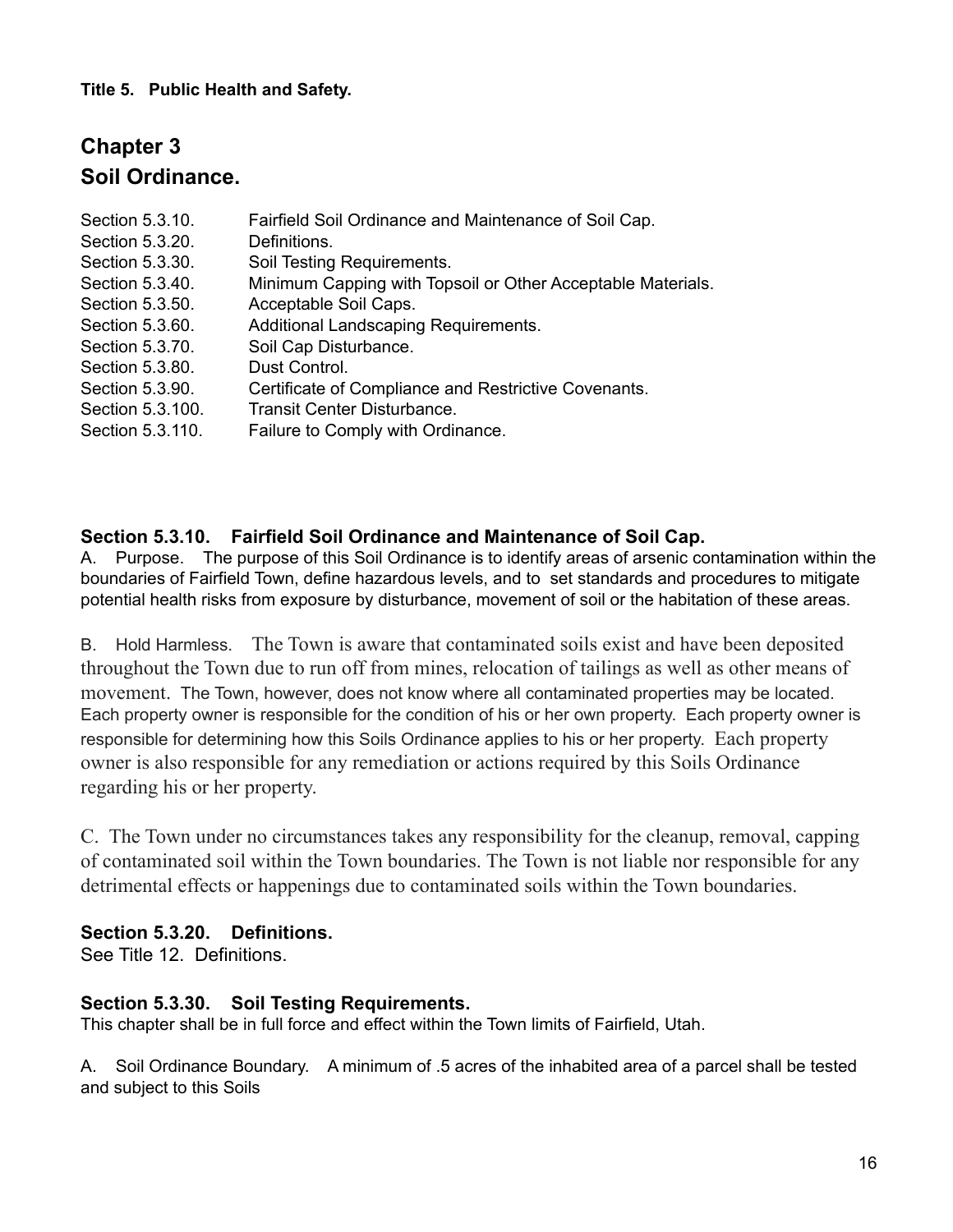Ordinance/Code. Inhabited areas larger than .5 acres will be required to test soils extending one hundred (100) feet in all directions up to but not extending past parcel property lines of the area to be inhabited;

B. Structures Requiring Testing. Any structure over four hundred (400 square) feet requiring a permanent foundation will be subject to this Soils Chapter and will require a minimum of .25 acres to be tested.

C. Soil Testing by an Accredited Company. All sampling, collection and testing shall be conducted by a certified NELAP (National Environmental Laboratory Accreditation Program) accredited company as provided by the owner of the property.

# **Section 5.3.40. Minimum Capping with Topsoil or Other Acceptable Materials.**

A. Soil Contaminant and Coverage Levels. All real property within the Soil Ordinance Boundary tested by an approved/certified soil testing laboratory and with arsenic levels found to be above the 200 ppm action level, must be capped and maintained with a minimum cap of six (6) inches of approved topsoil and acceptable cap as described in Section 5.3.50 of this title: Exception, where such real property is capped by asphalt, concrete, permanent structures or paving materials.

B. Vehicle Parking. Parking of vehicles or recreational equipment shall be parked on impervious surfaces and not areas that have been capped with non impervious material.

# **Section 5.3.50. Acceptable Soil Caps.**

A. Vegetated Areas. All areas within the Soil Ordinance Boundary where real property is capped with six (6) inches or more of "Approved Topsoil" defined in Chapter 12, must be vegetated with grass or other suitable vegetation to prevent soil erosion of the six (6) inch topsoil layer.

B. Xeriscaped Areas. Owners that practice xeriscape are allowed to employ a weed barrier fabric if the property is capped with six (6) inches of rock or bark and maintained to prevent soil breakthrough.

# **Section 5.3.60. Additional Landscaping Requirements.**

A. Landscaping. In addition to the minimum capping of topsoil requirements set forth in Section 5.3.40 and the vegetation requirements set forth in Section 5.3.50, the following additional requirements shall apply:

- 1. Flower or Vegetable Planting Bed at Grade. All flower or vegetable planting beds at grade shall be clearly defined with edging material to prevent edge drift and shall have a minimum depth of twenty-four (24) inches of approved topsoil so that contaminated soil is not mixed with the cap through normal tilling procedures. Such topsoil shall extend twelve (12) inches beyond the edge of the flower or vegetable planting bed.
- 2. Flower or Vegetable Planting Bed Above Grade. All flower or vegetable planting beds above grade shall extend a minimum of eighteen (18) inches above the grade of six (6) inches of approved topsoil cap and shall contain only approved topsoil.
- 3. Shrubs and Trees. All shrubs planted after the passage of this ordinance shall be surrounded by approved topsoil for an area, which is three (3) times bigger than the rootball and extends six (6) inches below the lowest root of the shrub at planting. All trees planted after the passage of this ordinance shall have a minimum of eighteen (18) inches of approved topsoil around the root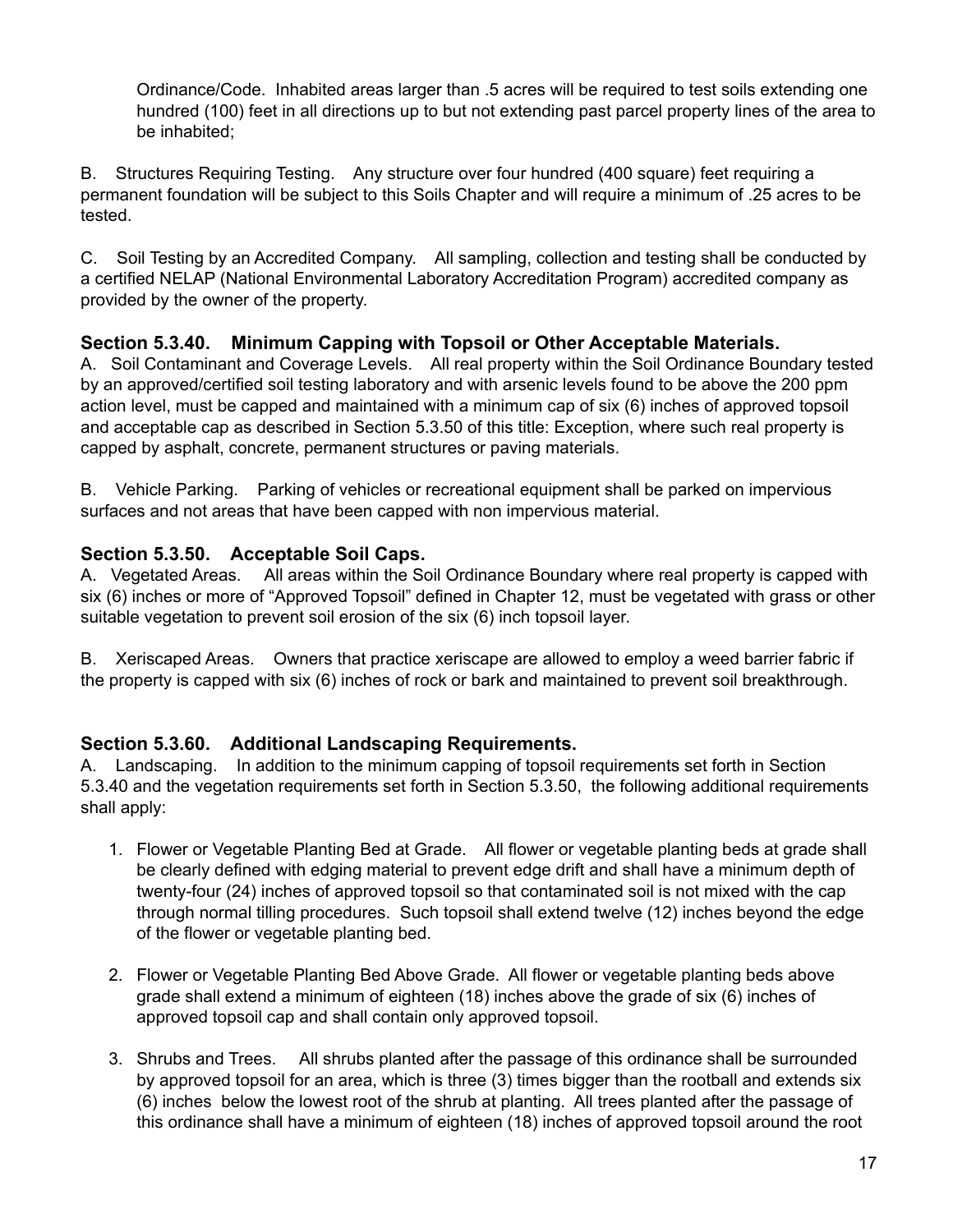ball with a minimum of eighteen (18) inches of approved topsoil around the root ball within a minimum of twelve (12) inches of approved topsoil below the lowest root of the tree.

# **Section 5.3.70. Soil Cap Disturbance.**

A. Causing a Disturbance to the Soil. All work related to the disturbance of a cap will be subject to Title 5 Chapter 3. Following any work causing the disturbance to a cap within the Soil Ordinance/Code boundary, such as digging, landscaping and tilling soils, will require all disturbed soils to be collected and reintroduced onsite by either onsite soil capping or off site disposal as required by this ordinance and State and Federal law.

B. Off Site Disposal. All soil generated from the Soil Ordinance/Code boundary that cannot be reintroduced within the Soils Ordinance/Code boundary and are destined for off site disposal must be sampled and characterized with representative sampling and tested by a certified NELAP (National Environmental Laboratory Accreditation Program) company and be disposed of accordingly.

C. Hazardous Characteristics. Soils exhibiting hazardous characteristics exceeding the following Toxic Characteristic Leaching Procedure (TCLP) standards, must be managed as a hazardous waste and disposed of within a Utah Department of Environmental Quality permitted facility:

- 1. Arsenic 5.0 mg/L (TCLP) Method 6010 B.
- 2. Lead 5.0 mg/L (TCLP) Method 6010 B.

D. Export of Contaminated Soil. No contaminated soil generated within the Soil Ordinance/Code Boundary is allowed to be exported for use as fill outside of the Soils Ordinance/Code boundary.

E. Reuse of Generated Soil. Reuse of generated soils within the Soils Ordinance/Code boundary is acceptable provided the receiving property is capped with six (6) inches of clean topsoil or capped with an acceptable material, i.e. vegetation, bark or rock as required by this ordinance.

F. Relocating Contaminated Soil. Contaminated soil that is relocated within the Soil Ordinance/Code boundary must be pre-approved by the Planning Commission before being relocated and reused.

# **Section 5.3.80. Dust Control.**

Contractor/Owner Responsibility. Contractor or owner is responsible for controlling dust during the time between the beginning of construction activity and the establishment of plant growth in accordance with the Fairfield Town Nuisance Ordinance/Code. Due care shall be taken by the contractor or owner, to protect workmen while working within the site from any exposure to dust emissions during construction activity by providing suitable breathing apparatus or other appropriate control.

# **Section 5.3.90. Certificate of Compliance and Restrictive Covenants.**

A. Restrictive Covenants. A restrictive covenant must be written and recorded with the Utah County Recorder detailing the stipulations involved in mitigating the contaminated soil. All covenants must be approved by the Town attorney.Covenants will not be enforced by the Town.